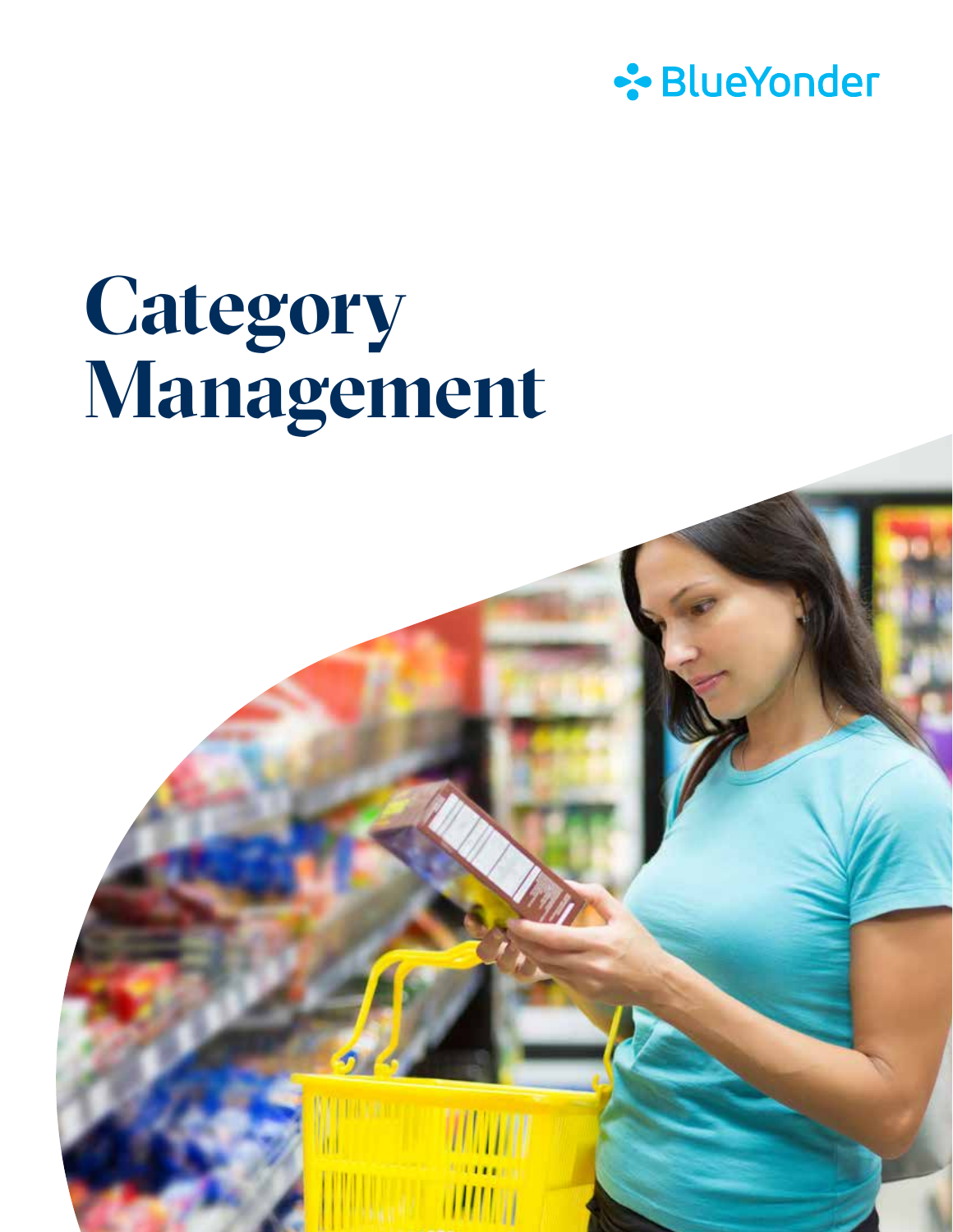# Creating profitable growth with localized assortments

Today's consumers are the most informed, most savvy shoppers in the history of retail. These empowered shoppers expect instant gratification and product availability when, where and how they want it. Retailers address these rising expectations by localizing their assortments, which sometimes means catering to individual stores. While the promise of better product availability and higher shelf productivity is high, localizing assortments is not a straightforward process. This requires high-volume data management, advanced business analytics, increased precision and increased talents that are always "on" to develop, review and adjust the assortments.

Faced with this increased complexity and fastchanging business environments, retailers must strive to optimize performance. In turn, suppliers have the opportunity to provide a value-add, proactive advisory role to help their retail partners grow the business. However, there are some obstacles that first need to be addressed:

- Manual data management and analysis drain category managers' productivity
- Disconnected tools and analytics create inaccuracies and latency
- Inconsistent and unreliable performance monitoring compromise quality

Companies must evaluate their own internal capabilities in order to provide proactive and actionable insights that will drive business growth and profitability.

# Blue Yonder's category management capabilities

Excellence in category management can drive growth and profitability, separating winners from losers in the emerging environment. Blue Yonder delivers the transformational technology, best practices and expertise that companies need to excel in today's consumer-centric world. Blue Yonder's category management capabilities empower professionals to move from manually intensive tasks to offering proactive, analytics-driven insights that collaboratively grow category sales and margins for both suppliers and retailers.

# Benefits of Blue Yonder's category management

- End-to-end, integrated category management capabilities enabling enhanced value delivery
- Automated assortment and planogram generation, delivering more profitable localized assortments and space plans
- True space-aware assortment optimization for better execution of retailer and manufacturer strategies

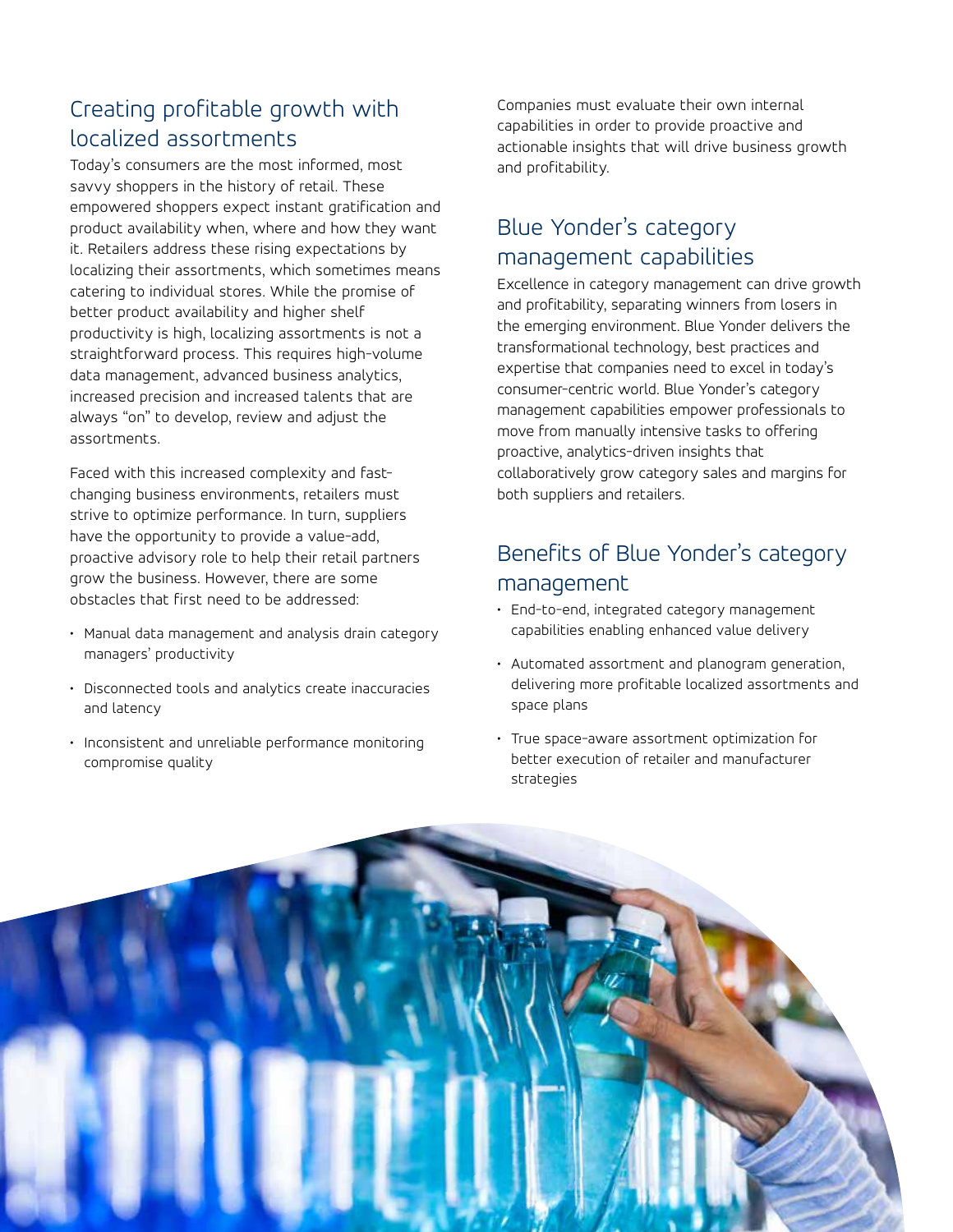• Cloud collaboration capabilities and spacebased insights to monitor execution results, leading to deeper analytics and driving proactive recommendations

Blue Yonder's category management capabilities enable you to:

- Achieve and exceed sales plans at the store level
- Satisfy customer shopping experiences with targeted assortments
- Maximize scale and planner productivity through automation
- Support execution and compliance with mobility

The industry's most widely used space planning and category management solutions deliver end-to-end capabilities and the tools needed to connect the entire category management process, supporting all stages, including:

- Capturing and managing high volumes of shopper data from various sources
- Analyzing data and generating insights about shopper behaviors at macro and local markets
- Developing localized, actionable assortment plans based on the insights
- Leveraging mobility to enable:
	- Collaboration on assortments and planograms for store-level execution
	- Performance monitoring and feedback

### Drive category growth through collaboration

Empowered with consumer insights and advanced automation, suppliers and retailers can effectively collaborate to produce local assortment and space plans and monitor plans at the shelf. Retailers will be better able to orchestrate plans, and suppliers will be enabled to better demonstrate category management partnership value. Move from planogram development, fixed resets, gut-feel decisions and contributor status to proactive insights, dynamic adjustments, analytics-driven decisions and collaborator/trusted advisor with Blue Yonder category management:

- Leverage consumer demand preference and spaceaware assortment optimization to realize tailored, automated localized assortments and space plans that meet shoppers' needs
- Benefit from easy-to-use tools that are scalable, integrated and web/mobile-enabled to realize greater collaboration and efficiency so resources can focus on value-add activities
- Leverage image recognition technology, deeper reporting and analytics for proactive real-time insights to uncover at-the-shelf opportunities leading to performance gains
- Harness true optimization capabilities including space elasticity across the solution to achieve recommendations for assortment and space allocation based on defined goals and objectives

# Localize with insightful assortments

Today's retail marketplace demands localized assortment strategies in order to drive enhanced customer satisfaction, incremental sales, profits and return on space/inventory. Minimal store footprint growth results in additional pressure to maximize same-store performance. The inability to efficiently analyze extensive data to create meaningful insights and the time-consuming exercise of working through thousands of planograms to create store-specific planograms that will capture more sales hinders productivity and precision while keeping category managers entrenched in a tactical mindset and struggling to meet immediate deadlines.

Blue Yonder's category management helps you become more strategic and proactive, replacing unsustainable manual processes and delivering the ability to extract value from critical retail consumer and performance data, reducing the resources and time needed to support localized assortments and the planogramming process.

The result? Thousands of planograms generated in minutes instead of weeks, and assortments that are fitted to local store fixture and sales goals, increased shelf productivity through automation, better compliance to plan, and more satisfied shoppers leading to higher sales growth and turns.